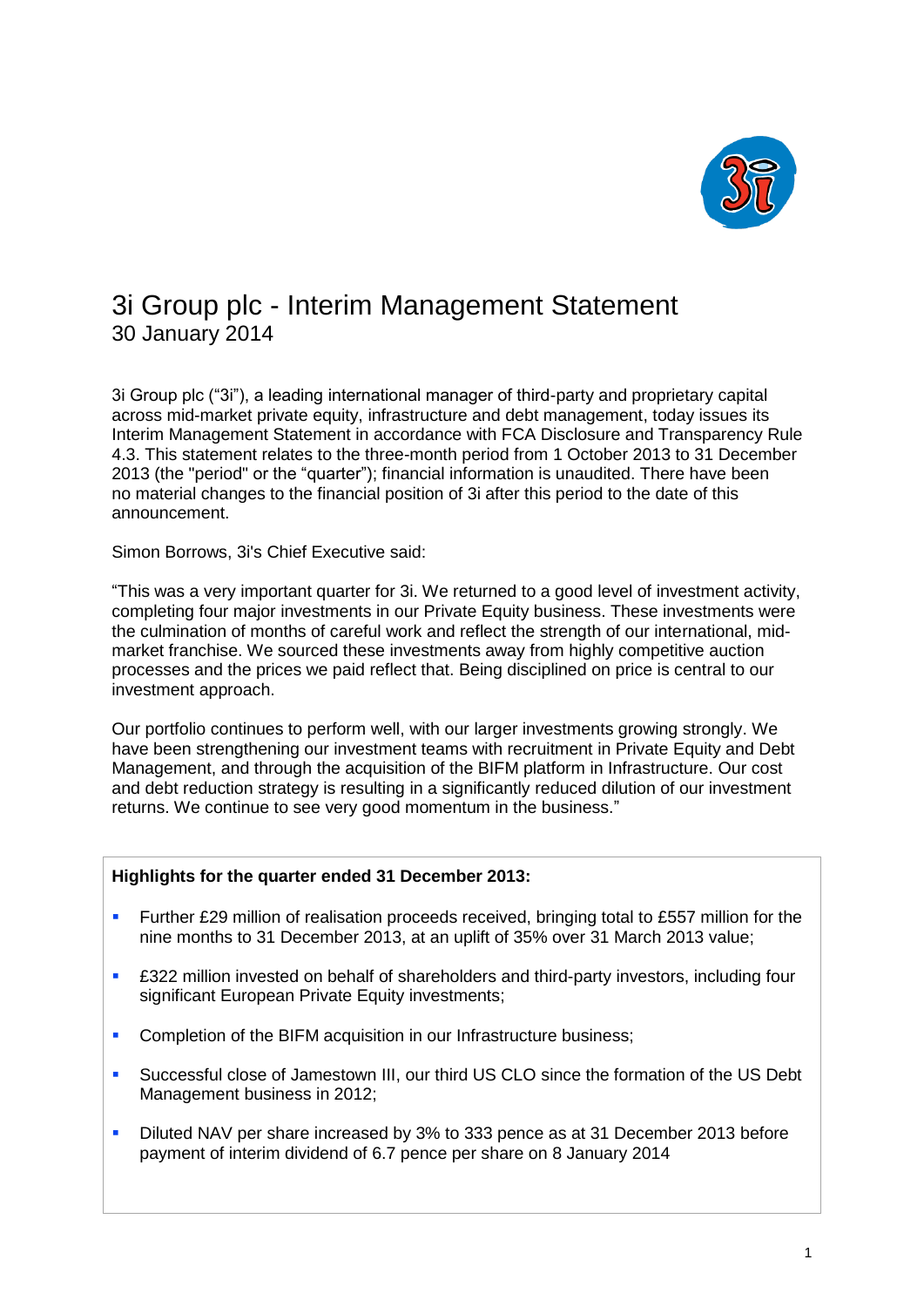## **Investments**

Investment activity accelerated in the quarter and total cash investment from the Group's balance sheet was £247 million (three months to 31 December 2012: £4 million). Including third-party capital, £322 million was invested (three months to 31 December 2012: £14 million). We do not currently expect to complete any significant new Private Equity investment in the final quarter of the financial year.

The table below details Private Equity investment activity in the quarter.

|                   |                       |                                                                          |             | <b>Proprietary and</b> |
|-------------------|-----------------------|--------------------------------------------------------------------------|-------------|------------------------|
|                   |                       |                                                                          | Proprietary | third-party            |
| Investment        | <b>Business line</b>  | <b>Description</b>                                                       | capital     | capital                |
| <b>Scandlines</b> | <b>Private Equity</b> | Ferry operator in the Baltic sea                                         | £76m        | £137m                  |
| GIF               | <b>Private Equity</b> | German headquartered<br>international transmission<br>testing specialist | £63m        | £63m                   |
| Basic-Fit         | <b>Private Equity</b> | Discount fitness operator in<br>Europe                                   | £94m        | £94m                   |
| <b>JMJ</b>        | <b>Private Equity</b> | Global management<br>consultancy                                         | f44m        | £55m                   |

In addition, we invested £6 million in the equity of Jamestown III, the latest US Debt Management fund launch. Total investment in Debt Management was reduced by £30 million in the quarter, reflecting the transfer of assets from warehouses to funds on launch.

Total cash investment from the Group's balance sheet was £328 million in the nine months to 31 December 2013 (nine months to 31 December 2012: £122 million), reflecting the increased Private Equity investment activity in the latest quarter.

# **Realisations**

As anticipated, realisation activity slowed materially in the three months to 31 December 2013, following a strong run of divestments in the first half. Realisation proceeds of £29 million were received in the quarter (three months to 31 December 2012: £50 million), or £41 million including proceeds received on third-party capital.

The sales of Bestinvest, the UK wealth manager and online broker, and Everis, the Spanish IT consultancy, were signed but did not complete during the period. They are expected to generate proceeds of £53 million for 3i, at an uplift of £27 million over 31 March 2013 value.

The strong performance in the first half means that we generated proceeds of £557 million in the nine months to 31 December 2013 (nine months to 31 December 2012: £318 million) and net realised profits of £143 million over 31 March 2013 value (nine months to 31 December 2012: £74 million). This represents an uplift of 35% over opening value (nine months to 31 December 2012: 30%) and a money multiple of 1.8 $x^1$ . In the nine months to 31 December 2013, total proceeds, including those received on third-party capital, were £928 million.

1 Calculated on cash proceeds plus residual valuation as at 31 December 2013 for partial disposals.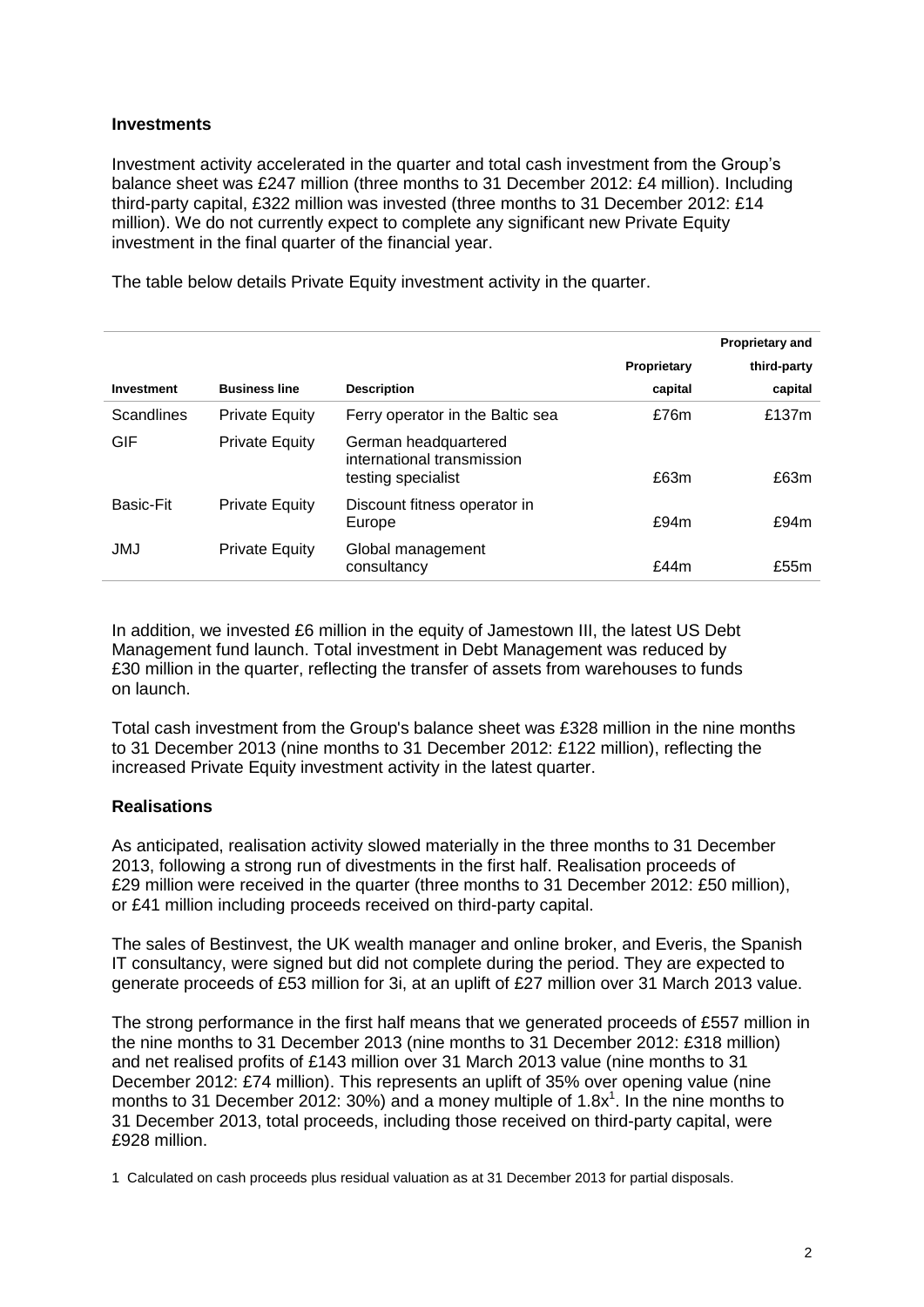# **Portfolio**

The unaudited valuations of our top 10 investments as at 31 December 2013 are shown in the table below. The investments detailed comprise 49% of the total portfolio by value. One investment is excluded for commercial reasons.

|                            | Valuation  | Valuation<br>Sept-13 | Valuation<br><b>Dec-13</b> |                                       |
|----------------------------|------------|----------------------|----------------------------|---------------------------------------|
| Investment                 | basis      | £m                   | £m                         | <b>Activity in the quarter</b>        |
| 3i Infrastructure plc      | Quoted     | 400                  | 401                        | £10.1m dividend paid to 3i Group      |
| Action                     | Earnings   | 299                  | 327                        | Opened 400th store                    |
| Scandlines <sup>1</sup>    | <b>DCF</b> | 97                   | 172                        | Purchase of ACP stake in the period   |
| Quintiles                  | Quoted     | 146                  | 138                        | Partial sale, generating £9m proceeds |
| Element                    | Earnings   | 119                  | 123                        |                                       |
| <b>Foster and Partners</b> | Other      | 108                  | 108                        |                                       |
| <b>ACR</b>                 | Other      | 108                  | 107                        |                                       |
| Mayborn                    | Earnings   | 100                  | 106                        |                                       |
| <b>Basic Fit</b>           | Earnings   | ۰                    | 93                         | New investment                        |
| AES.                       | Earnings   | 77                   | 90                         |                                       |

## **Top 10 investments by value at 31 December 2013**

1 3i's original investment in Scandlines was valued at £87 million (€104 million) at 31 December 2013 following a partial realisation generating £7 million proceeds (€8 million) on reorganisation.

Good earnings progression in a number of our larger assets was supported by an increase in the average multiples used to value the portfolio, as stock markets continued to perform well. Value weighted earnings growth for the last twelve months was 13% across the portfolio. However, markets remain challenging for a number of our portfolio companies and the good overall performance was offset by a significant value reduction in the period of £14 million for our investment in Hobbs due to trading weakness in the last quarter of 2013.

Equity markets were strong, particularly towards the end of the quarter, with the FTSE 100 at near all time highs, and the average multiple in the FTSE 250 increasing by 11% to 13.0x in the period. As a matter of policy we apply caps and discounts to comparable multiple sets to take account of relevant size, sector and cycle considerations as appropriate. Against this strong market backdrop, we have applied them to a greater proportion of the portfolio in this quarter. Consequently the average EBITDA multiple used to value the Private Equity portfolio increased by 2% to 9.8x before marketability discount (30 September 2013: 9.6x) and 9.0x after marketability discount (30 September 2013: 8.8x).

The uplifts to sale recognised in the period on the Bestinvest and Everis disposals totalled £15 million.

Quoted assets decreased in value by £6 million during the quarter.

# **Returns**

The continuing strength of sterling meant that foreign exchange translation movements had a negative impact of £26 million in the period, consistent with the guidance given at the half year.

The unaudited diluted NAV per share as at 31 December 2013 increased by 3% in the period to 333 pence (30 September 2013: 322 pence).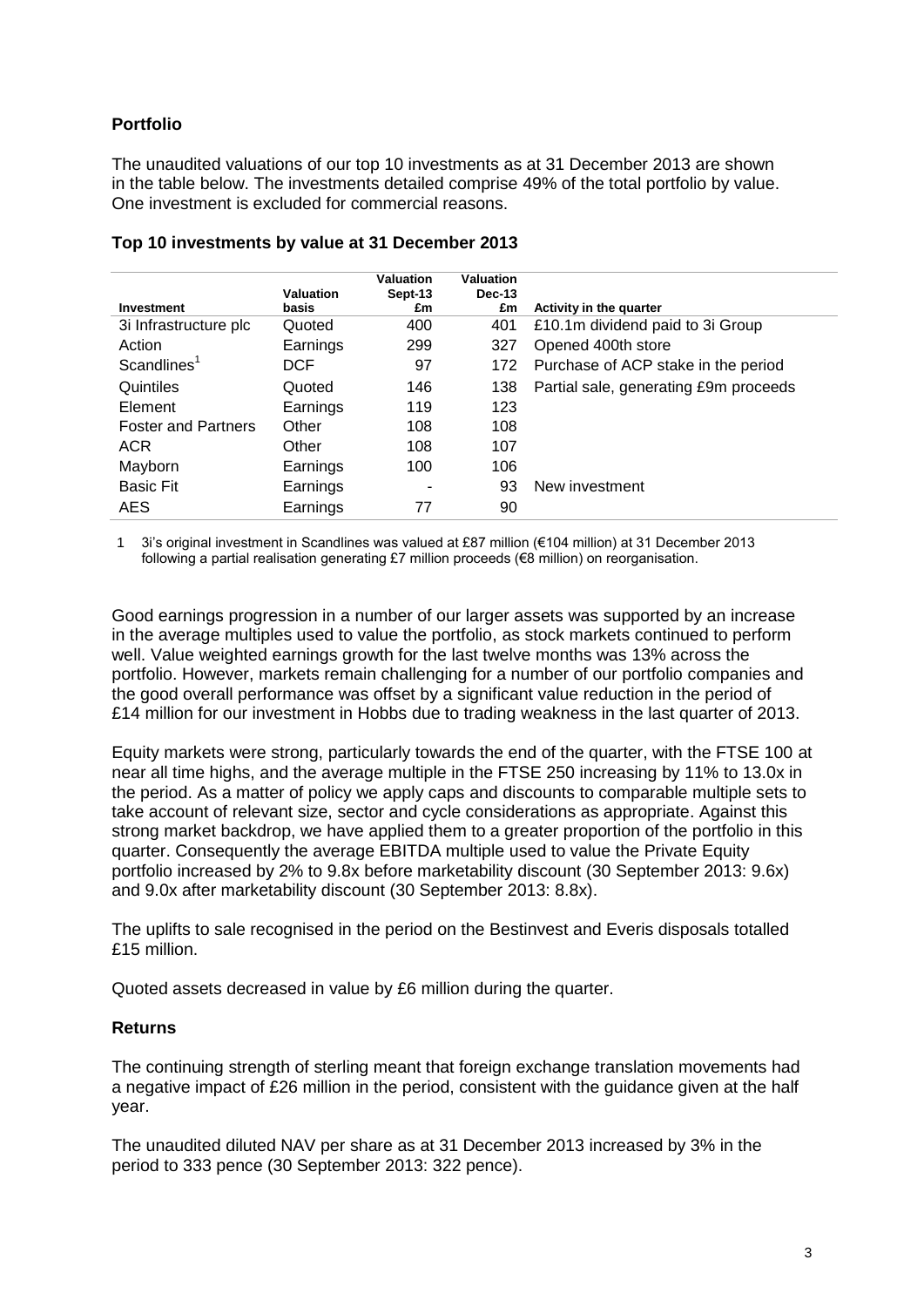# **Infrastructure**

On 11 November 2013, 3i announced the completion of the acquisition from Barclays Bank plc of Barclays Infrastructure Funds Management Limited ("BIFM"), its European infrastructure fund management business. The integration of the business is progressing as planned. The team completed its first investment since the change in ownership, the National Military Museum in the Netherlands, on behalf of 3i Infrastructure plc in late November.

#### **Debt Management**

On 16 December 2013, 3i announced the closing of a \$516 million collateralised loan obligation ("CLO") fund, Jamestown CLO III ("Jamestown III"). Jamestown III will focus on investing in US corporate debt and in senior secured loans backing private equity buyouts in the US.

#### **Brazil**

Following changes in the macro-economic conditions in Brazil, 3i has decided not to make any new investment in the region or to proceed with the raising of a Brazilian fund. The focus will be on the management of the two existing Private Equity investments in Brazil, which were valued at £34 million at 31 December 2013. Consequently we will be reducing the cost and resources applied to the region.

#### **AUM**

As a result of the activity in Infrastructure and Debt Management, assets under management as at 31 December 2013 were £12.9 billion compared to £11.8 billion as at 30 September 2013. Of this amount, 73% related to third-party capital (73% as at 30 September 2013). Debt Management, Infrastructure and Private Equity accounted for 49%, 18% and 33% respectively of total AUM.

# **Balance sheet**

The Group's balance sheet remains strong with low gearing and a high level of liquidity.

Gross debt as at 31 December 2013 was £871 million, compared to £873 million at 30 September 2013. The Group had a net debt position as at 31 December 2013 of £200 million, which represented gearing of 6% (30 September 2013: £28 million net cash, n/a). The increase reflects the acceleration in investment activity during the period, but in absolute terms is low.

Liquidity as at 31 December 2013 was £1.2 billion (30 September 2013: £1.4 billion), comprising £671 million cash and cash deposits and £500 million undrawn committed facilities.

#### **Shareholder distributions**

As announced on 14 November 2013 we expect to propose a total dividend of 20 pence per share in respect of the financial year ended 31 March 2014. An interim dividend of 6.7 pence per share was paid on 8 January 2014 and, subject to shareholder approval, the final dividend will be paid in summer 2014. After accounting for the interim dividend diluted NAV per share is 326 pence on a pro-forma basis as at 31 December 2013.